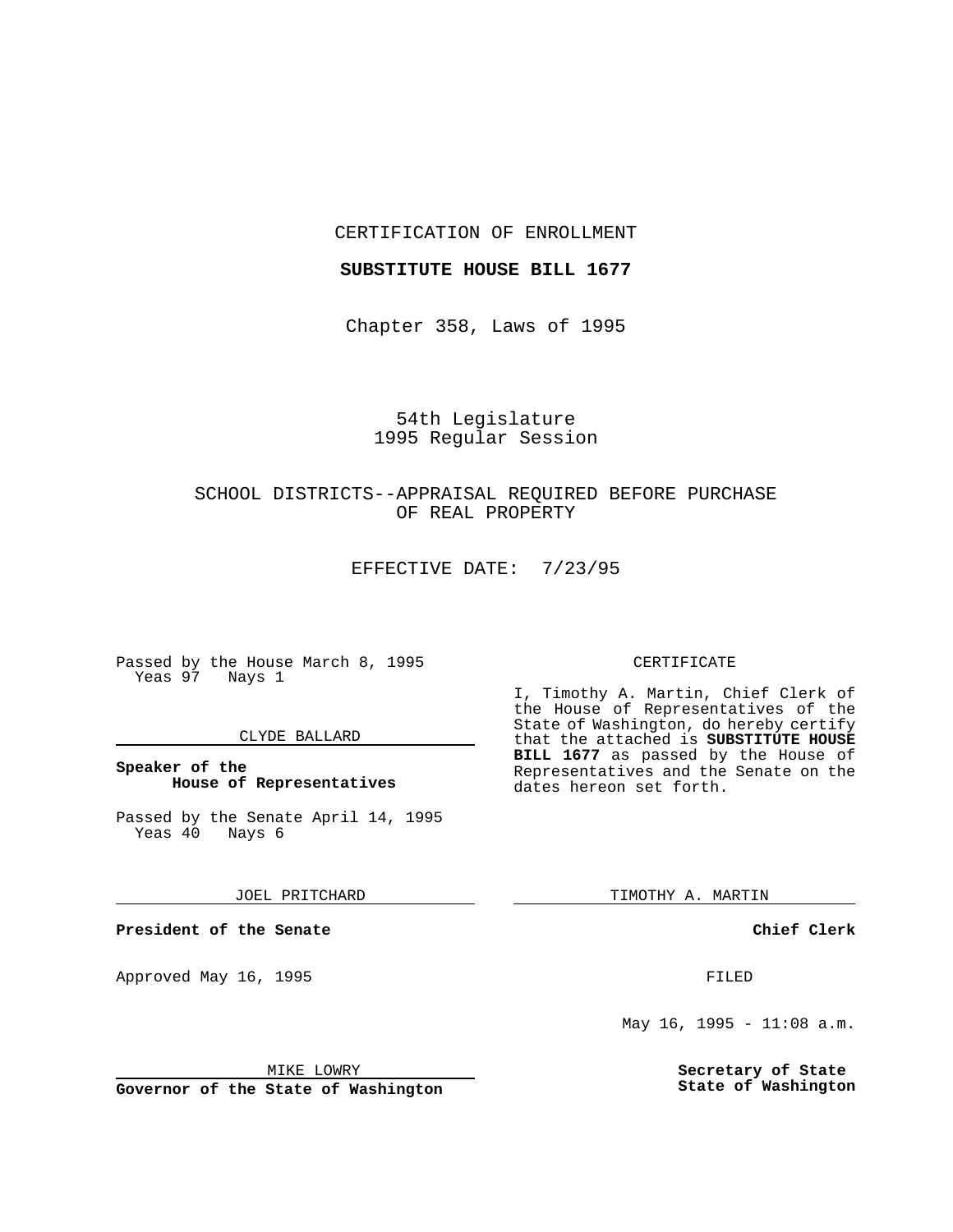## **SUBSTITUTE HOUSE BILL 1677** \_\_\_\_\_\_\_\_\_\_\_\_\_\_\_\_\_\_\_\_\_\_\_\_\_\_\_\_\_\_\_\_\_\_\_\_\_\_\_\_\_\_\_\_\_\_\_

\_\_\_\_\_\_\_\_\_\_\_\_\_\_\_\_\_\_\_\_\_\_\_\_\_\_\_\_\_\_\_\_\_\_\_\_\_\_\_\_\_\_\_\_\_\_\_

Passed Legislature - 1995 Regular Session

#### **State of Washington 54th Legislature 1995 Regular Session**

**By** House Committee on Education (originally sponsored by Representatives Koster, Campbell, Radcliff, Sheldon, Brumsickle, Stevens, McMahan, Smith, Clements, McMorris, Sherstad and Robertson)

Read first time 02/28/95.

 AN ACT Relating to requiring school districts to obtain an appraisal before purchasing real property; and amending RCW 28A.335.090 and 28A.335.120.

BE IT ENACTED BY THE LEGISLATURE OF THE STATE OF WASHINGTON:

 **Sec. 1.** RCW 28A.335.090 and 1990 c 33 s 358 are each amended to read as follows:

 (1) The board of directors of each school district shall have exclusive control of all school property, real or personal, belonging to the district; said board shall have power, subject to RCW 28A.335.120, in the name of the district, to convey by deed all the interest of their district in or to any real property of the district which is no longer required for school purposes. Except as otherwise specially provided by law, and RCW 28A.335.120, the board of directors of each school district may purchase, lease, receive and hold real and personal property in the name of the district, and rent, lease or sell the same, and all conveyances of real estate made to the district shall vest title in the district.

 (2) Any purchase of real property by a school district shall be preceded by a market value appraisal by a professionally designated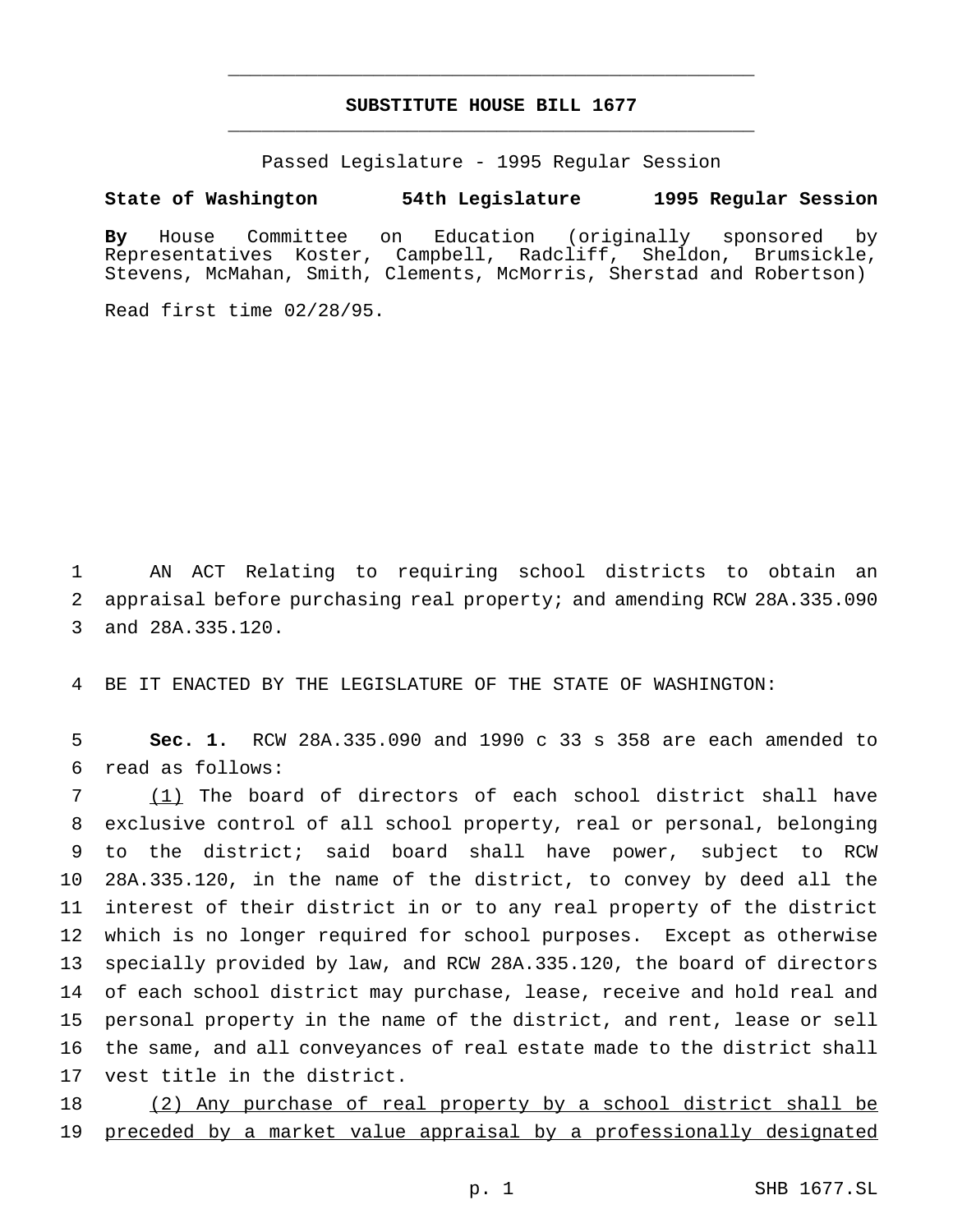1 real estate appraiser as defined in RCW 74.46.020 who was selected by

the board of directors.

 **Sec. 2.** RCW 28A.335.120 and 1991 c 116 s 13 are each amended to read as follows:

 (1) The board of directors of any school district of this state may:

 (a) Sell for cash, at public or private sale, and convey by deed all interest of the district in or to any of the real property of the 9 district which is no longer required for school purposes; and

 (b) Purchase real property for the purpose of locating thereon and affixing thereto any house or houses and appurtenant buildings removed from school sites owned by the district and sell for cash, at public or private sale, and convey by deed all interest of the district in or to such acquired and improved real property.

 (2) When the board of directors of any school district proposes a sale of school district real property pursuant to this section and the value of the property exceeds seventy thousand dollars, the board shall publish a notice of its intention to sell the property. The notice shall be published at least once each week during two consecutive weeks in a legal newspaper with a general circulation in the area in which the school district is located. The notice shall describe the property to be sold and designate the place where and the day and hour when a hearing will be held. The board shall hold a public hearing upon the proposal to dispose of the school district property at the place and the day and hour fixed in the notice and admit evidence offered for and against the propriety and advisability of the proposed sale.

 (3) The board of directors of any school district desiring to sell surplus real property shall publish a notice in a newspaper of general circulation in the school district. School districts shall not sell the property for at least forty-five days following the publication of the newspaper notice.

 (4) Private schools shall have the same rights as any other person or entity to submit bids for the purchase of surplus real property and to have such bids considered along with all other bids.

 (5) Any sale of school district real property authorized pursuant to this section shall be preceded by a market value appraisal by 37 ((three licensed real estate brokers or)) a professionally designated 38 real estate appraiser( $(\pm)$ ) as defined in RCW 74.46.020 selected by the